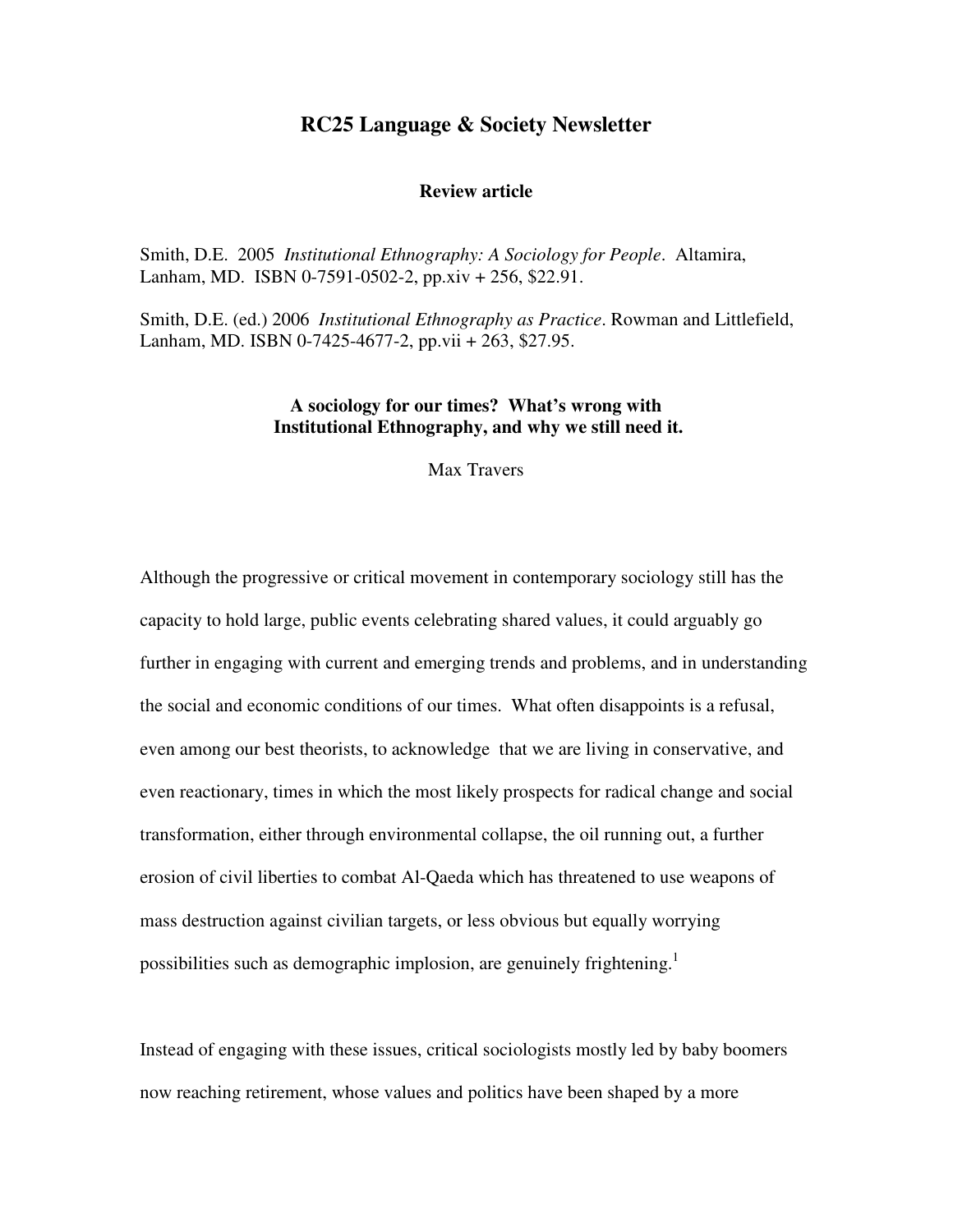optimistic age, often write as if we were still living in the 1960s when both unlimited economic growth, and a more egalitarian and tolerant society seemed possible. Although well-meaning in their desire for progressive change, they appear to be in denial about the extent to which their youthful dreams as romantic idealists yearning for a better world have not been realised, or at least not in the way they anticipated. Baby boomer radicals seldom mention or dwell on the fall of communism, still arguably the most important political event in recent times, although rivalled by the attack on the twin towers on 9/11 and the aftermath, neither of which were predicted or expected by sociological theorists. The Soviet Union, for all its faults, was still viewed by many left-wing intellectuals during the 1970s as preferable to capitalism, at least in demonstrating that it was possible to eliminate poverty and maintain a form of full-employment. No one admits this today and, depressingly, no critical theorist has so far written a substantive or penetrating analysis of neo-liberalism, which has gone from strength to strength electorally in many western countries.

Born in 1926, Dorothy Smith belongs to an earlier generation that has lived through a period of almost continuous economic and population growth, and the achievement of liberal dreams such as civil rights for African-Americans and the emancipation of women, and she is the latest of a number of talented sociologists from this period, including most notably Zygman Bauman, who has taken the advantage of retirement to re-work and refresh her ideas, and reach new audiences. This means that her politics were shaped by coming of age as a woman in the 1940s, just as the boom years were about to start (her children are baby-boomers). There are younger readers who may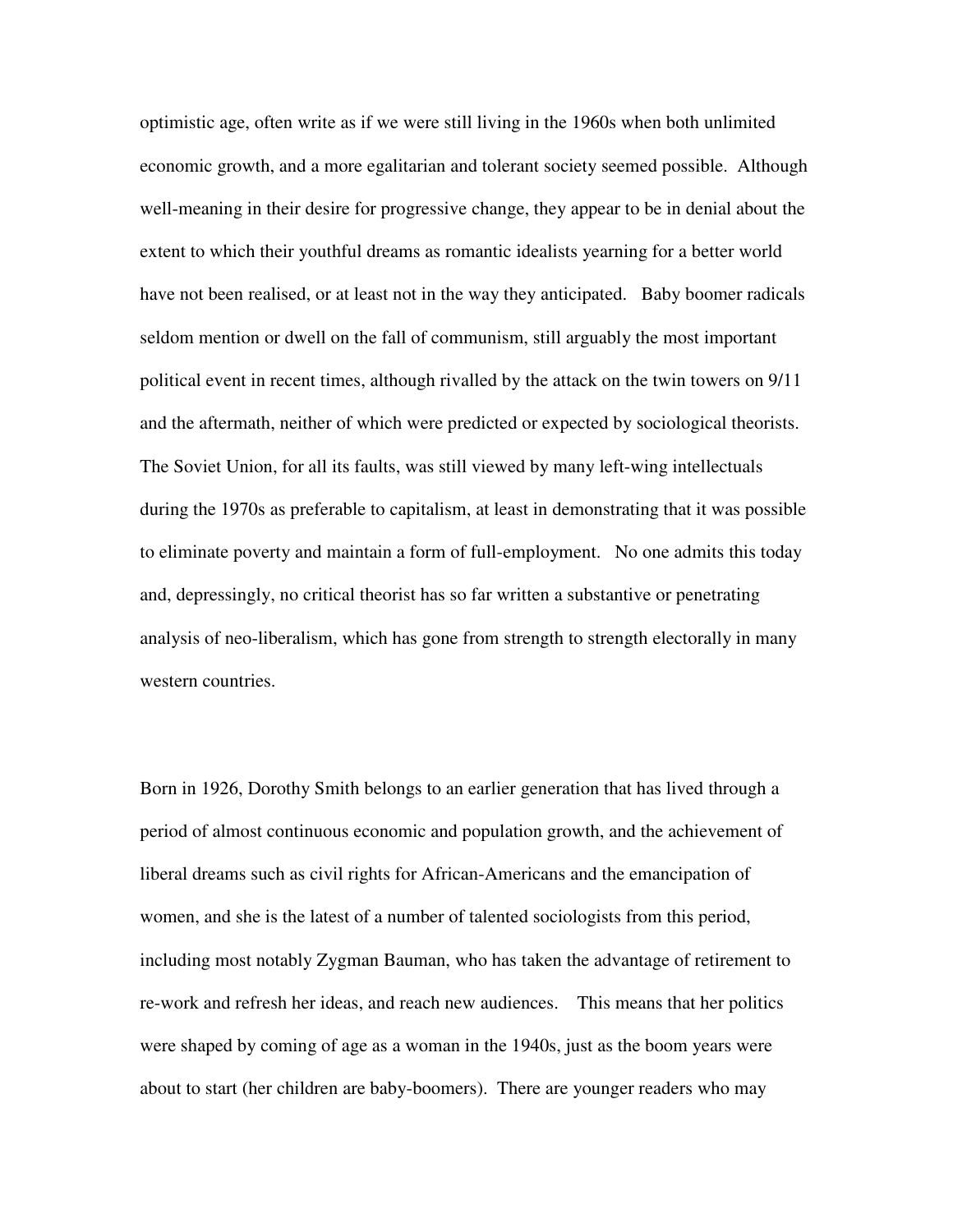obtain a sense of excitement from picking up Smith's *Institutional Ethnography*, as offering a radical agenda and methodology for sociology in our times. It should, however, be remembered that Smith had worked out most of the ideas by 1975: she started to combine ideas from feminism, Marxism and ethnomethodology while teaching at the University of California at Berkeley, and reacting against how conventional sociology treated people like objects, and in particular how it uncritically reproduced received views about women as an inferior species (Smith 1979).

The basic methodology, or ontological/epistemological commitment is to start with everyday experience, which Smith claims is neglected by conventional sociology particularly when it tries to categorise or explain the world through abstract theorising, and to work from there to what she calls "the relations of ruling". At the start of *I.E.*, she gives a short history of how modern capitalism and the state developed that can be found in many sociology textbooks. The ruling relations are:

"that extraodinary, yet ordinary complex of relations that are textually mediated, that connect us across space and time, and organise our everyday lives - the corporations, government bureaucracies, academic and professional discourses, mass media and the complex of relations that inter-connect them" (Smith 2005, p. 10).

The method outlined in *I.E.* is to start with your own experience, and conduct a qualitative study employing in-depth interviewing and ethnography focusing on the texts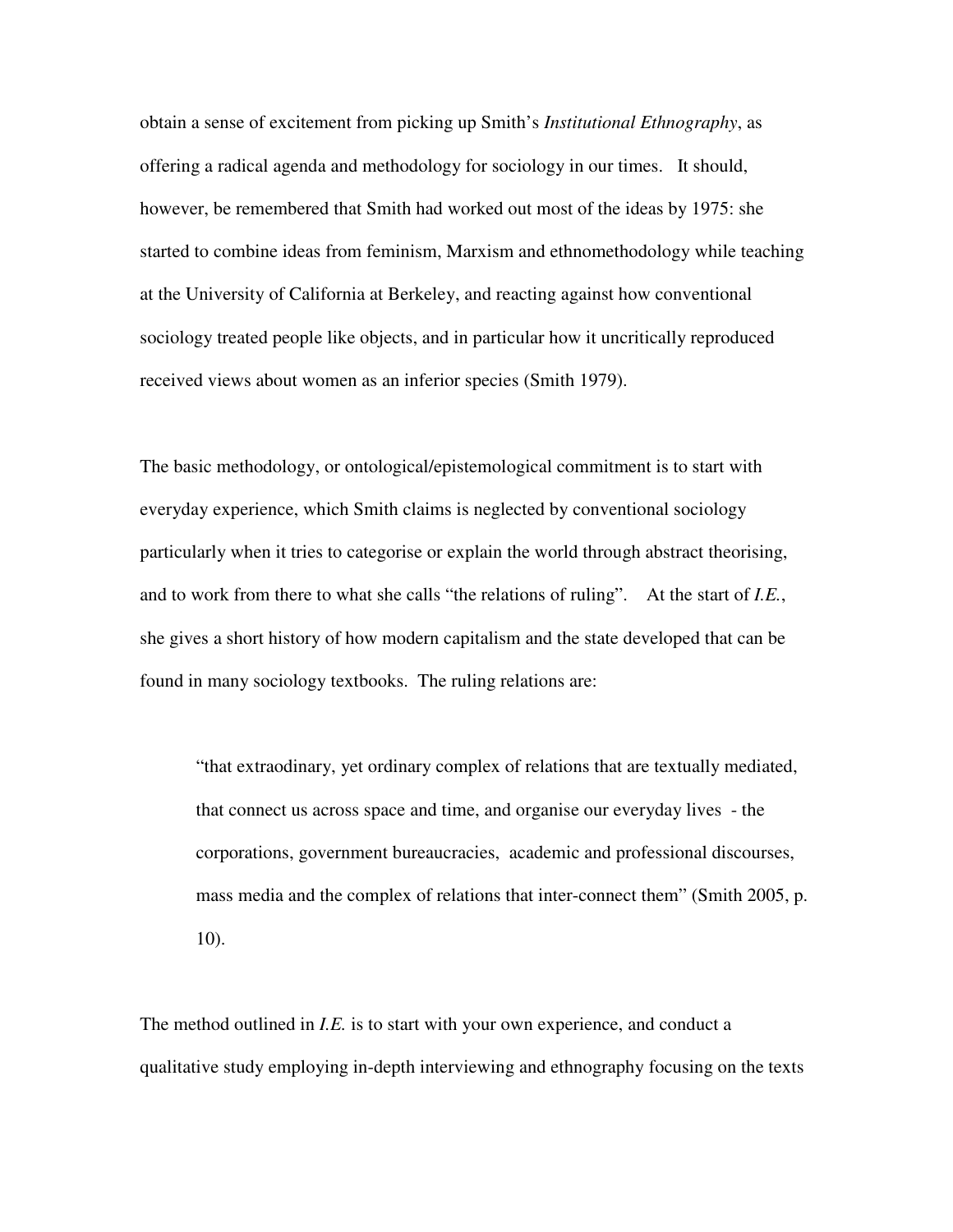that organise and constrain our lives (although we can also engage with them creatively) and connect us with the relations of ruling. Smith explains this in some depth when discussing what she calls an "ontology of the social". There are some interesting chapters on language as a means of coordinating subjectivities, and on the role played by texts as "institutional coordinators". Towards the end of the book, she also summarises and discusses a number of studies that have used the approach. These include the process of grading in universities, and how "regulatory texts", for example a legal statute, shapes institutional realities.

*Institutional Ethnography as Practice* offers advice on how to conduct empirical studies. The contributors to this collection suggest that there is no special method and the institutional ethnographer can employ interviewing, ethnography and textual analysis, provided that the research design and analysis are informed by the theoretical principles of working from everyday experiences and practices to the "relations of ruling". There are some interesting observations by Susan Turner about how to map organisations through tracing the inter-connections between texts (Smith 2006, chapter 8).

Given that Smith's interest in the everyday world is partly influenced by ethnomethodology, it is interesting to compare how the two traditions understand mapping. An ethnomethodologist would be interested in how different members of society produce and use maps in the course of their everyday activities, without claiming to have a scientific overview of society. Many institutional ethnographers, by contrast, genuinely believe that they have some privileged understanding of how society works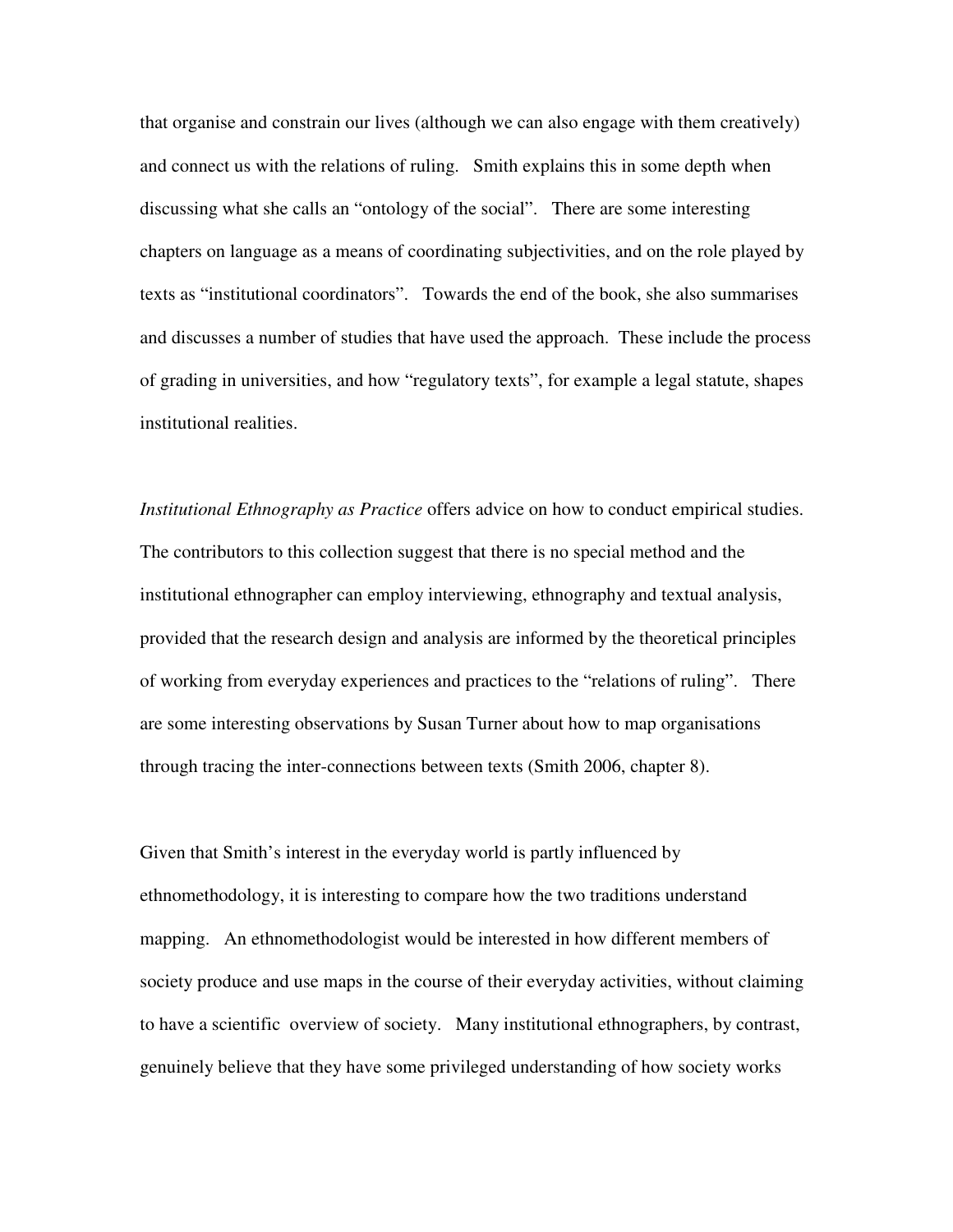through belonging to, or representing, oppressed groups (a central assumption in feminist standpoint theory, and some varieties of Marxism). Like other critical sociologists with realist epistemological assumptions, they construct maps that reveal what is supposedly hidden to ordinary people.

This is not necessarily a difficult problem for critical sociology, since it is hard to imagine how one can advance a political viewpoint without making this ontological claim. Moreoever, one might argue that all sociological traditions including ethnomethodology involve making some claim to know more, if not better, than ordinary members of society. If sociology involves more than reflecting critically on how the world is socially constructed, if we want it to have a substantive political content, or make moral and ethical claims about human happiness, then it must claim to have a superior understanding to ordinary people. Adopting this epistemological position does, however, create some difficulties if the sociologist also claims to address everyday experience. Although Smith has ambitions to develop a sociology in which people are not treated as objects, I.E. runs the risk of doing just this, since it seems unlikely that every single mother treated unsympathetically by a school administrator, or every nurse asked to reduce the quality of patient care, will share the political views of the analyst. Crucially, they may not even describe their experiences in these terms.

Many sociologists are using I.E. as a method to conduct ethnographic or qualitative research, particularly in Canada and the United States, but also in Europe, and Australia. There is a core group of students and associates of Smith such as Tim Diamond, Janet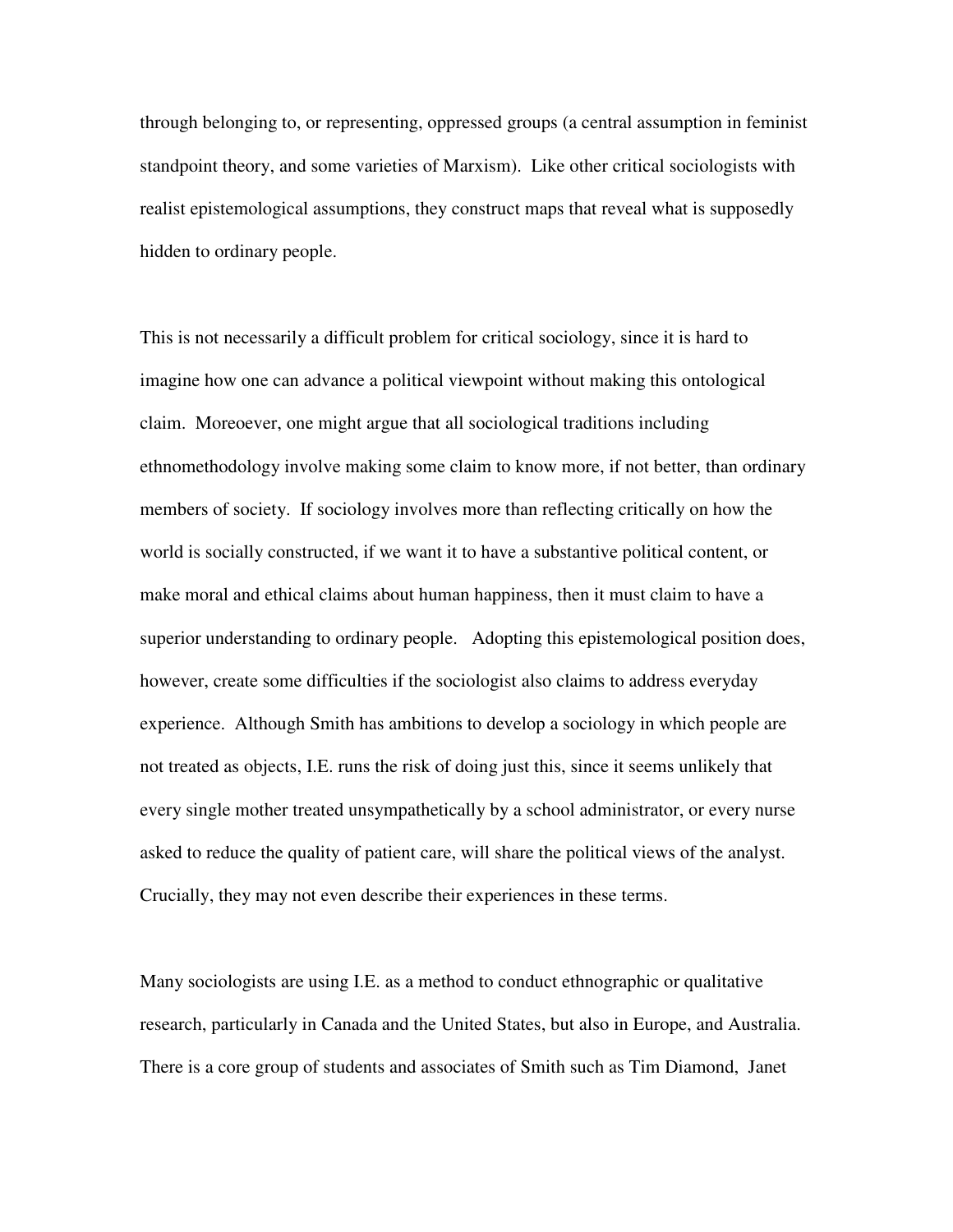Rankin and Marie Campbell, but also a larger group of researchers who have discovered and enthusiastically taken up the method in the last ten years. There are currently 150 members of the I.E. section of the Society for the Study of Social Problems (SSSP). They hold regular conferences in North America that attract large numbers of students from a variety of disciplines, such as education and health studies, searching for an attractive way of doing critical sociology, although the audiences are probably not as large as those that Smith addressed during the early 1970s in Berkeley.

What should one make of this methodology and theoretical/political project? Here it is worth starting by looking critically at the claim made by Smith that this is an original and distinctive methodology. She notes, for example, that "it cannot be satisfied with the objectives and practices of much good sociological ethnography that remains within the scope of the observer's direct experience of a local site" (Smith 2005, p.49). However, she also criticises Michael Burawoy and other critical ethnographers for not adequately addressing everyday practices and experiences:

"Those dimensions of 'the system' that for Burawoy emerge at the level of the 'wider structures' of 'states, economies, legal orders and the like'...are explored ethnographically rather than theoretically" (Smith 2005, p.38).

In fact, when one looks at a critical ethnographies or discourse analytic studies, which seem to survive and even flourish in conservative times (at least outside Australia), it is difficult to see that I.E. is really so distinctive a project in contemporary sociology. At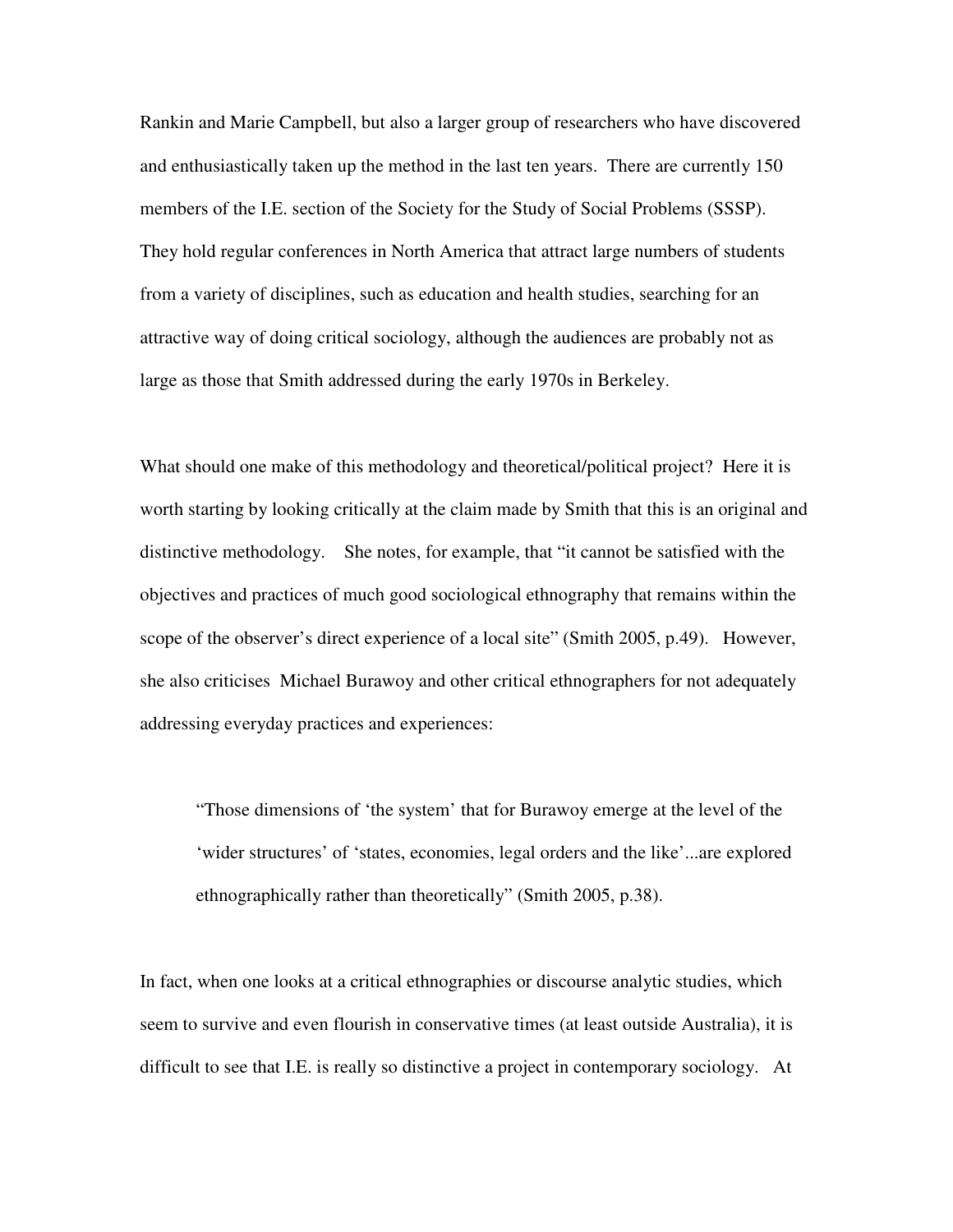various points, Smith allies herself with different critical theorists, ranging from Michel Foucault to David Harvey, and critical sociologists respond favourably to her project (for example, Seidman 1998, pp.320-9). In some respects, I.E. starts to sound quite similar to the methodological position advocated by C.Wright Mills ( 1959) in *The Sociological Imagination*: one should start with the "private troubles" experienced by members of society (an example would be unemployment) and work up to "public problems" (the structures that shape our lives) through reflecting on day-to-day experience. There are additional similarities in that Smith dislikes what Mills called "grand theory"; but reading some of the densely written theoretical chapters in *I.E.*, it is difficult to know what to make of the claim that "its findings are not already prejudged by a conceptual framework that regulates how data will be interpreted" (Smith 2005, p.50). Many sociological traditions have claimed to address everyday experience, but they all inevitably do so from within a theoretical framework that, in the case of critical theories, selects what is politically interesting. This also, of course, means that they can miss what actually matters to ordinary people, or what is happening in society: so there may be a connection between how critical sociologists address everyday experience, and their inability to recognise the problems of our own time.

Sociologists with very different political assumptions to Smith or Mill would agree that there is something happening behind the scenes that can be analysed using scientific theory and method, so to understand Smith's position as a critical sociologist it is necessary to appreciate how she understands the modern world. In my view, this has become a real weakness in contemporary thought in that, whereas the classical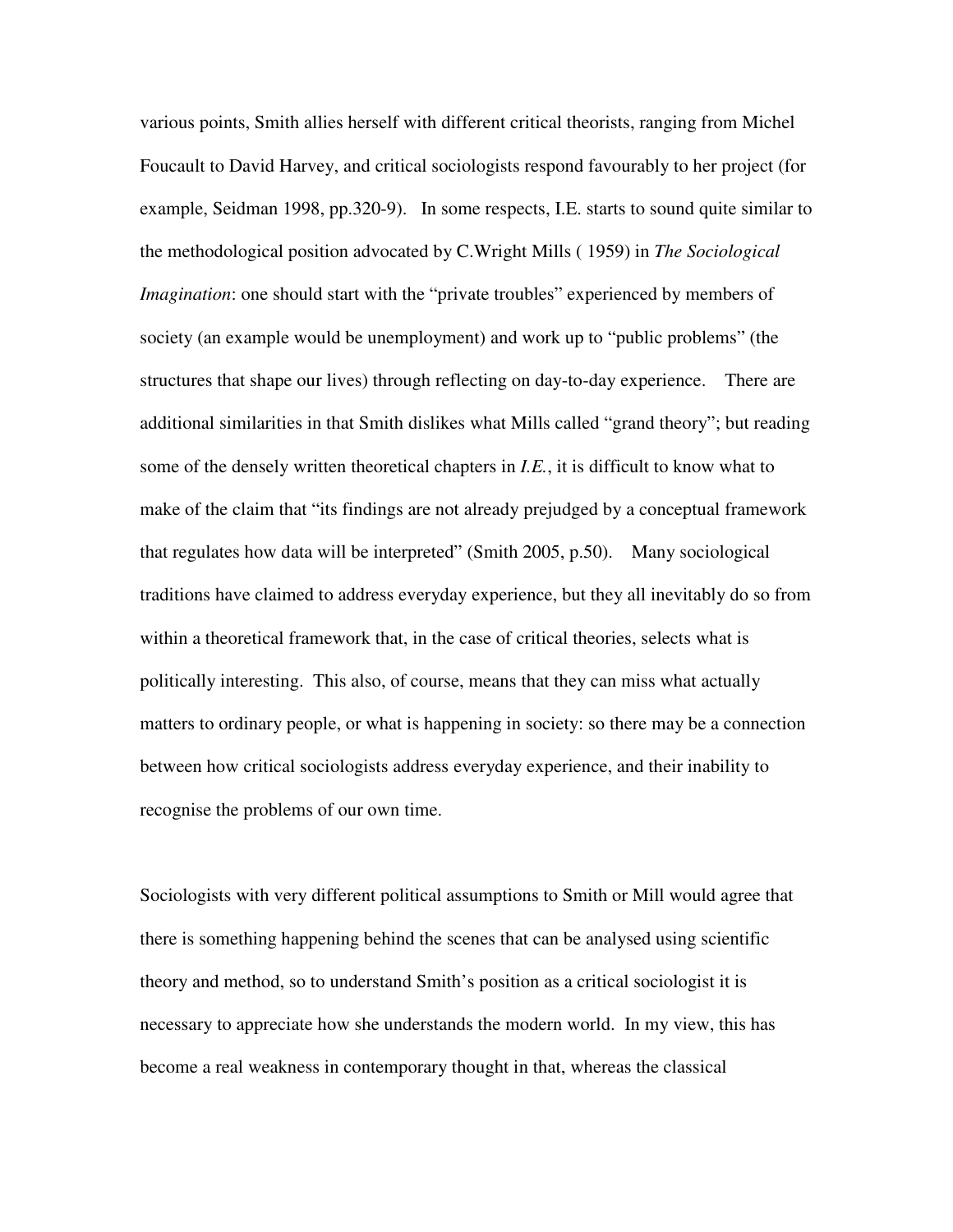sociologists advanced a powerful and systematic critique of modern societies that had real political content and impact, sociologists today tend to write more generally, so it is not always clear what they are proposing. Smith, to her credit, still presents herself unashamedly as an humanistic Marxist: someone who believes that something has gone badly wrong in the modern world, and particularly the division between mental and manual labour. In some passages, she seems to equate the "relations of ruling" with our dependence on professional expertise administered through large organisations:

"In general, instead of being ruled directly by individuals whom we've known (and perhaps hated) for years and who were known before us by our parents, we are ruled by people who are work in corporations, government, professional settings and organisations, universities, public schools, hospitals and clinics, and so on, and so on" (Smith 2005, p.18)

Many sociologists have been concerned about the rise of mass,industrialised society, but most have recognised the benefits as well as problems, in addition to the absence of alternatives. The modern bureaucratic state provides so much, and has eradicated poverty and disease and improved living standards and opportunities for most of the population, yet at the same time we have lost the security and comfort of living in traditional, small-scale communities. Marx wrote eloquently about the alienating effects of mass production ("commodification"), and Weber about the stultifying effects of bureaucracy. Smith makes an original contribution to analysing how the state regulates individuals, that arguably goes further than discussions of ideology or hegemony by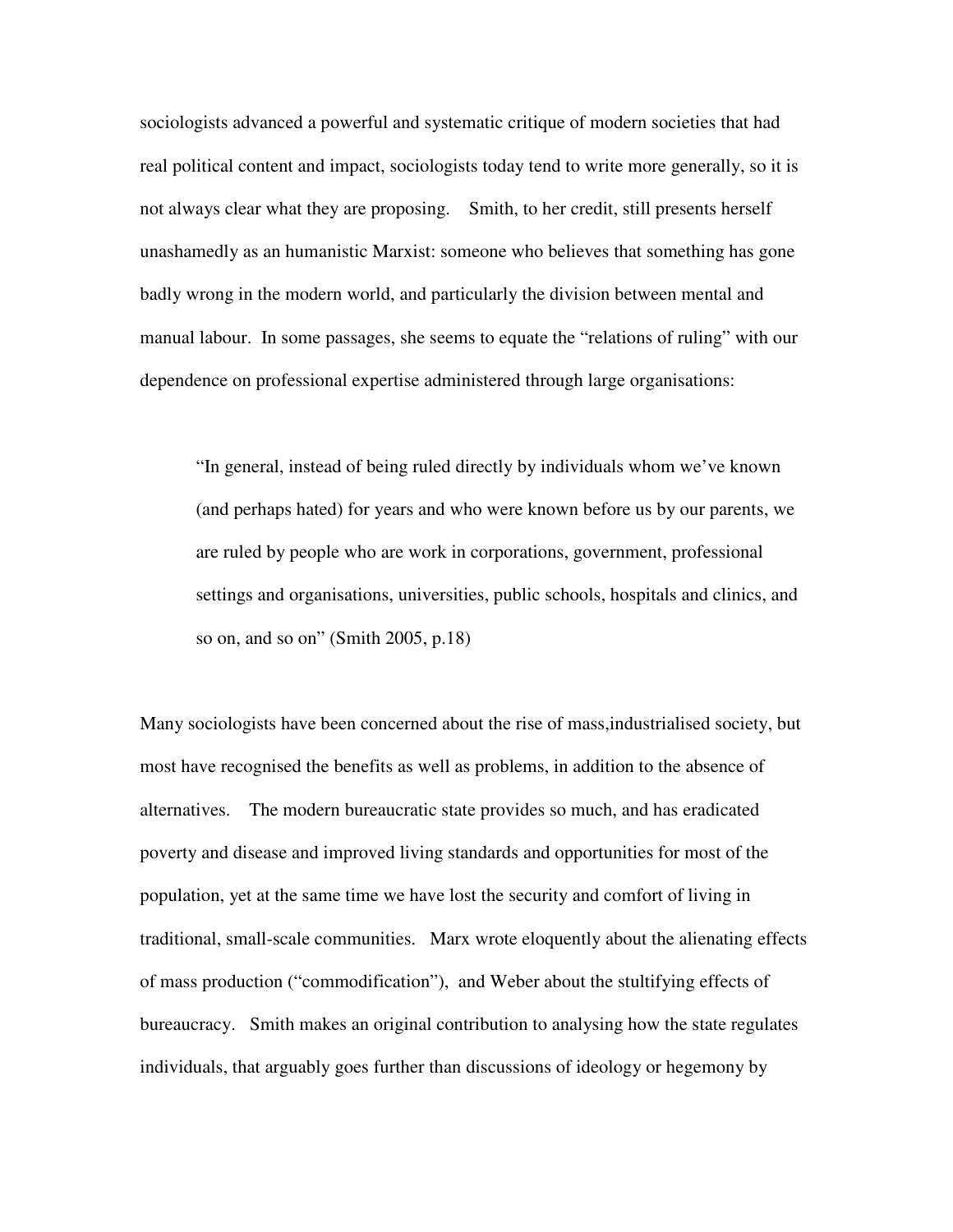Marxist theorists, or Foucault's reflections on discourse, through examining how everyday experience is shaped or "filtered" into official texts, and how "regulatory statutes" shape our actions. But she provides no more answers or guidance than any other classical or contemporary theorist as to how we can escape or overcome the problems of the modern world. There is an important activist side to Smith's work in that she is working with groups and individuals concerned about unjust practices. But this does not amount to a political programme against capitalism or modernity, and in fact seems to accept the state and professions as the only means of improving the position of subordinate or disadvantaged groups.

Given the fact we are living in conservative times, it is good to see this radical sociological project flourish. It also raises the spirits to see that so many researchers in North America take qualitative sociology, ethnography and discourse analysis seriously. All kinds of studies are being published by traditions that include postmodern ethnography, grounded theory and conversation analysis. I.E. has made a valuable contribution to this intellectual scene and reminded us that sociologists can and should respond politically to the effect of neo-liberal policies on social institutions and values established during an earlier period of modernity. Persuasive and well-crafted ethnographies by Tim Diamond (1992) about working in nursing homes for the elderly,<sup>4</sup> and Janet Rankin and Marie Campbell's (2006) about the effects of quality reforms on nursing, make one angry about how the vulnerable are being treated in a society driven by the constant search for efficiency and profit. We need I.E. as a means of speaking out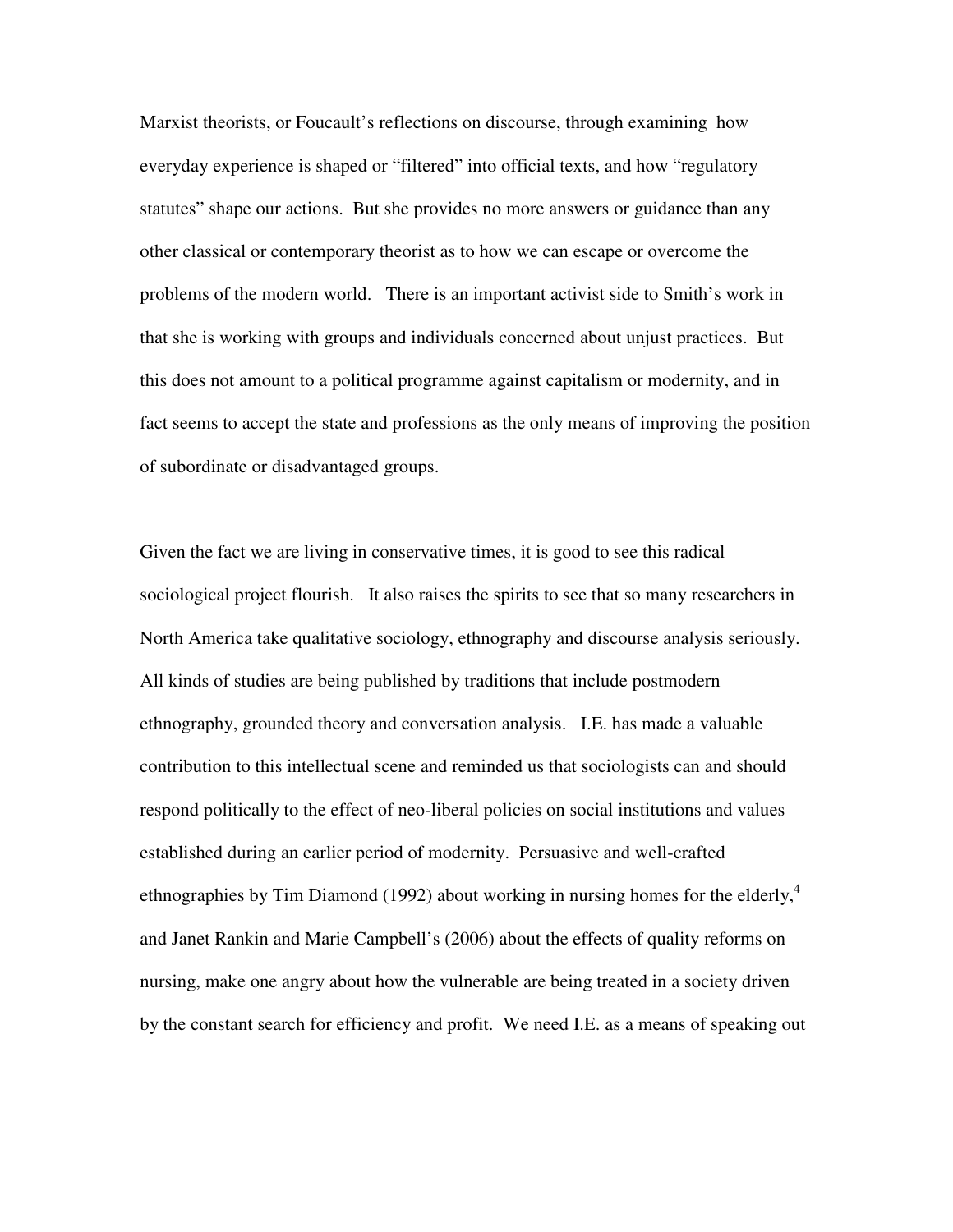and understanding what is happening as governments retrench and introduce market competition into public services, not least in universities.

The methodology developed for addressing everyday experience and practices is extremely valuable, and deserves to be taken more seriously by different critical traditions. More critically, I would also want to argue that the studies published to date demonstrate that we are far from having a sociology that addresses or describes the problems of our own times, and develops a political programme or analysis. The "relations of ruling" refers to a whole set of economic, social and cultural changes associated with the rise of the modern state and capitalist economy. Today, we are arguably faced with emerging issues, and perhaps even a new era of history characterised by challenges to the dreams and hopes of the modern world. Understanding these new circumstances will increasingly raise difficult theoretical and political questions for institutional ethnographers, and other critical traditions in sociology.

### **Notes**

1. Some demographers have predicted a dramatic world-wide reduction in population by the mid-21st century (Wallace 1999), which has already happened in some European countries. This may eventually result in a better world, but no one knows how it may change human societies and organisations in the next fifty years.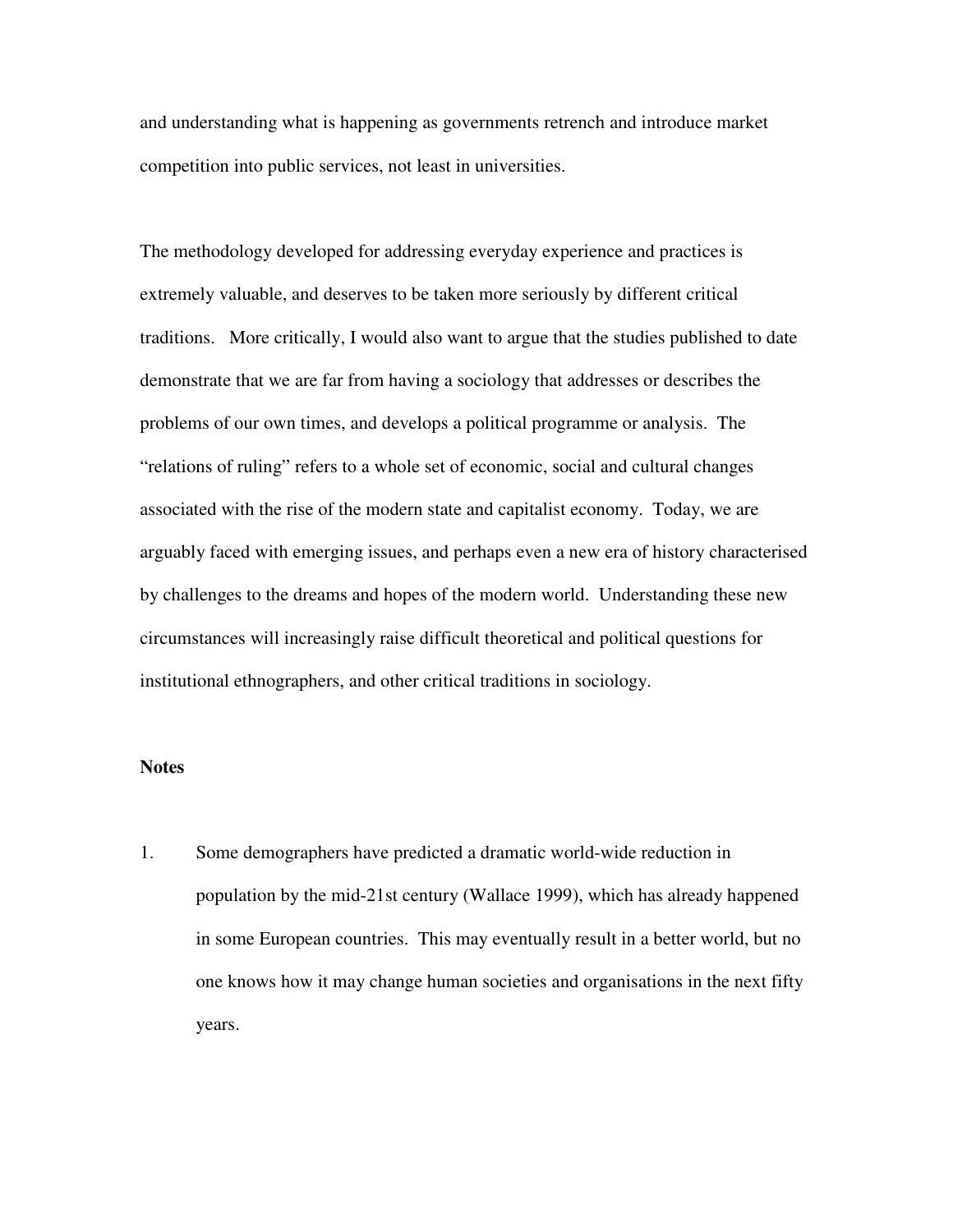- 2. I am grateful to Wes Sharrock for recommending Geuss (1981), who discusses the philosophical implications of advancing a critical theory.
- 3. This still, however, begs the question as to whether a sociology that did address everyday experience in more depth, or with more attention to a range of political viewpoints, would be more effective politically.
- 4. For a review of this ethnography, see Travers (2001), p.146-8.

## **References**

Diamond, T. 1992 *Making Gray Gold: Narratives of Nursing Care*. University of Chicago Press, Chicago.

Geuss, R. 1981 *The Idea of a Critical Theory: Habermas and the Frankfurt School*. Cambridge University Press, Cambridge.

Mills, C. W. 1959 *The Sociological Imagination*. Penguin, Harmondsworth.

Rankin, J. and Campbell, M. 2006 *Managing to Nurse: Inside Canada's Health Reform*. University of Toronto Press, Toronto.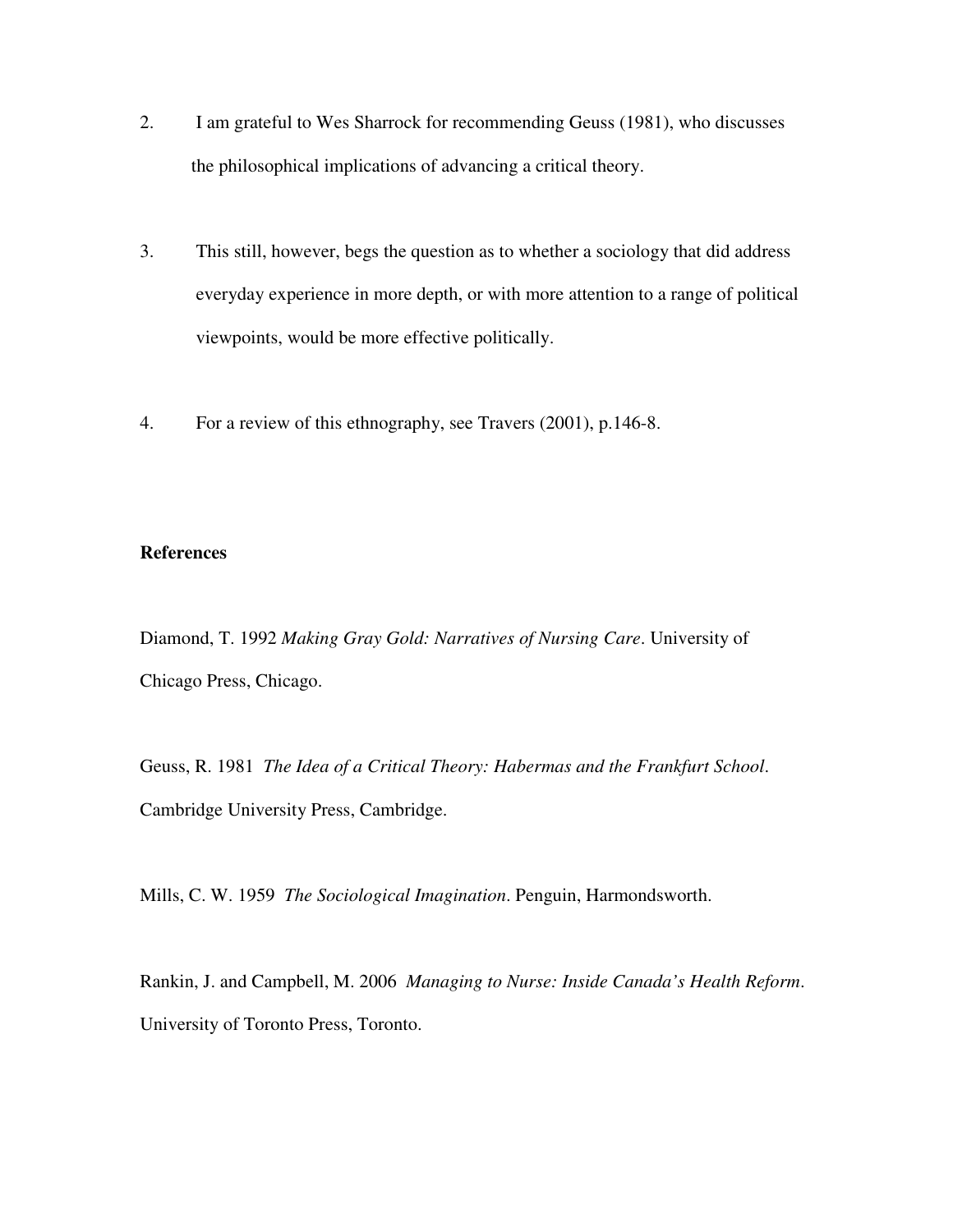Seidman, S. 1998 *Contested Knowledge: Social Theory in the Postmodern Era*. Blackwell, London.

Smith. D. 1979 *The Everyday World as Problematic*. Open University Press, Milton Keynes.

Wallace, P. 1999 *Agequake: Riding the Demographic Rollercoaster*. Nicholas Brealey, London.

Travers, M. 2001 *Qualitative Research Through Case Studies*. Sage, London.

#### **Acknowledgements**

I would like to thank Isabella Paoletti, Celine-Marie Pascale and Doug Ezzy for comments on a previous draft.

#### **Author's details**

Max Travers is a lecturer in sociology in the School of Sociology and Social Work, University of Tasmania, Australia. His previous publications include *The Reality of Law* (1997) and *The British Immigration Courts* (1999). These ethnographies draw on the ethnomethodological studies of work tradition in studying legal practice. His